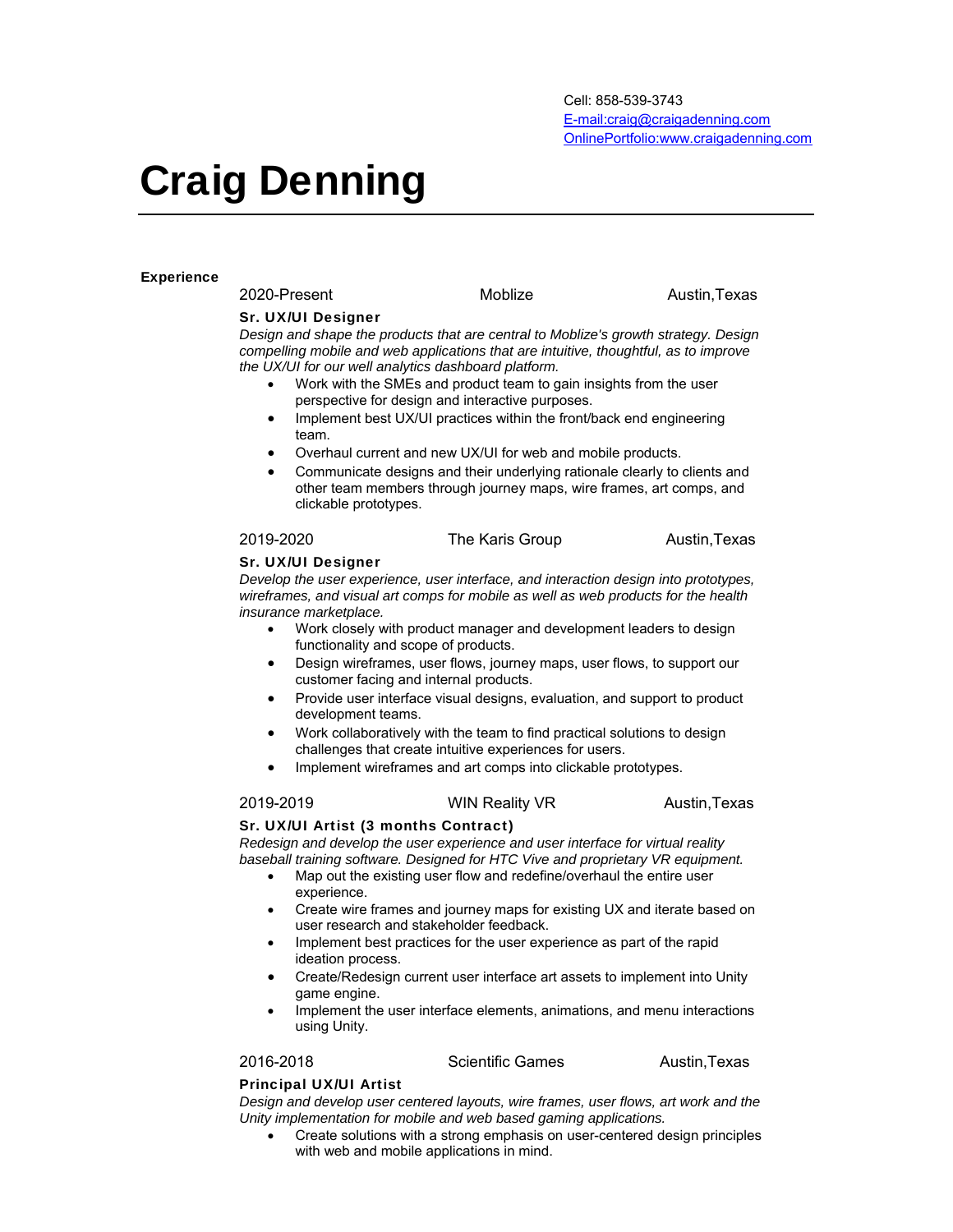- Interact with producers, project managers and art lead to create solutions for UX/UI problems.
- Design the appearance of User Interface elements that successfully facilitate desired user behavior.
- Provide support to product managers, producers, and engineers with user flows as well as wire diagrams.
- Created assets to implement into Unity game engine with particle effects, animations, and button rollovers.

2015-2016 **Zynga Games** Austin, Texas

### Senior UX/UI Designer

*Responsible for creating user-centered design solutions that includes all phases of the design process from wire framing, low fidelity mockups, high fidelity mockups to execution and implementation for various devices within the mobile gaming industry.* 

- Contribute to the evolution and design of policies and practices for implementation standards, color theory, typography, and User Interface elements.
- Interface with Project Managers/Producers to ensure the user experience reflects customer needs and consistency.
- Implement high fidelity mockups and animations into game engine.
- Create and maintain style guides for standardized artwork for various games.
- Create user diagrams and wire frames to map out and plan the user experience.
- Review and interview candidates for various artist positions as well as design art tests when needed.

# 2014-2015 Austin CSI Dallas,Texas

### Interactive Designer AT&T Communications (Consultant)

*Develop the User Experience and User Interface for mobile applications on multiple platforms, including the iPhone, iPad, Android phones & tablets.* 

- Dissect and map out client needs through wire diagrams, wire frames, clickable prototypes, user flows, and UI mockups.
- Coordinate with designers to ensure that the User Experience reflects user tests results and client feedback.
- Express concepts in real time with drawings, verbal descriptions and annotations to facilitate the design process.
	- Creation of mobile application graphics including: typography, visual concepts, logos, icons, dialogs, and buttons.

## 2012-2014 Game Circus Dallas,Texas

### Mobile User Interface Designer

*Creation and implementation of the User interface elements for existing mobile games, new mobile games and Facebook games.* 

- Creation and implementation of User interface elements for existing mobile games,new mobile games as well as Facebook games.
- Creation of mobile games/app graphics including:
- typography, visual concepts, logos, icons, dialogs, and buttons
- Define and map out the user experience through wire diagrams, wire frames, and UI mockups
- Create and define the visual art style for mobile and Facebook games
- Communicate, coordinate with game designers and programmers to ensure that the visual design meet the necessary creative and technical requirements.

2011-2012 Defenseweb San Diego,California

### 2D/3D Artist (contractor) *Educational game project*

*Creation of 2D and 3D assets for use in animation of sprite based gameplay.* 

- Designed and created vector-based icons for gameplay interfaces.
- Implemented 2D artwork and functionality for UI related features.
- Created multiple sprite animations from 3D assets rendered in Maya.
- Created low and high poly 3D assets for game play.
- Created custom built character rigs using Maya to be used in sprite based animations.